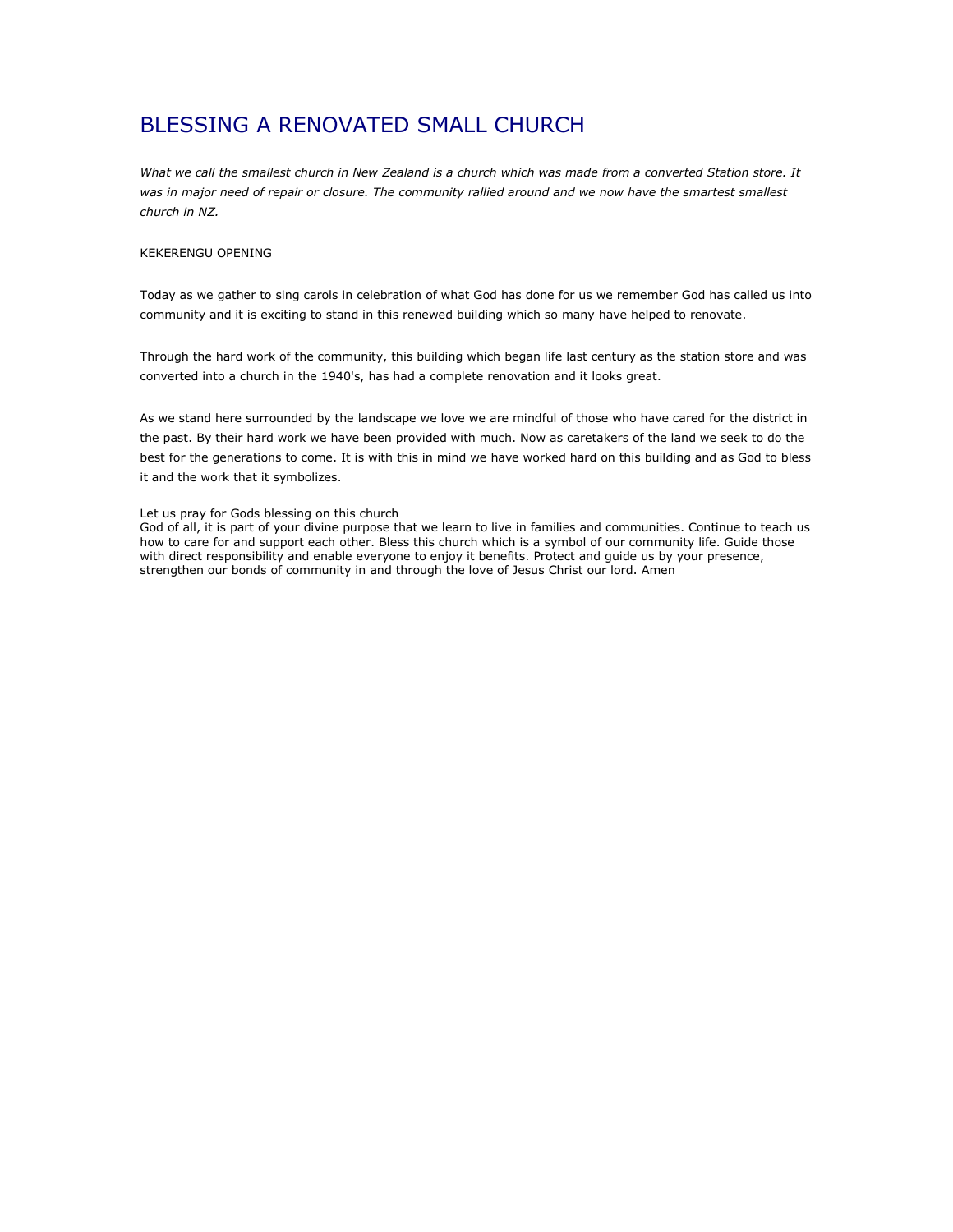# BLESSING OF THE VAN

Simon is a member of our church who was badly injured in a plane crash when he was in his 20's. Though his injuries meant in time he became confined to a wheel chair he continued to farm. The following blessing was used for a purpose built van he brought.

Seeking to honour and serve God in all that they do Simon and Rosa have come today to give thanks to God for this symbol of mobility and freedom found in and through this Van.

#### Let us pray

Heavenly father, we thank you for all your goodness to us For the wonder of your creation and the ability that you have given human kind to shape it into useful tools to aid and enrich our lives. We thank you for all those that have been involved in finding and altering this van. Such has been their skill, knowledge and understanding that through them you have granted the freedom and pleasure that mobility brings to Simon and Rosa. May this vehicle be a symbol of Hope and joy not only to Simon and Rosa but also to others that they come in contact with. May it be an inspiration and encouragement to others that rely on wheelchairs for mobility. We ask that you bless and keep safe all those who travel in this vehicle. May they find joy, pleasure and freedom through the use of this tool that you have given.May the peace and blessing of almighty God rest upon this van, upon all those that travel in it, in the name of the Father, the Son and the Holy Spirit Amen.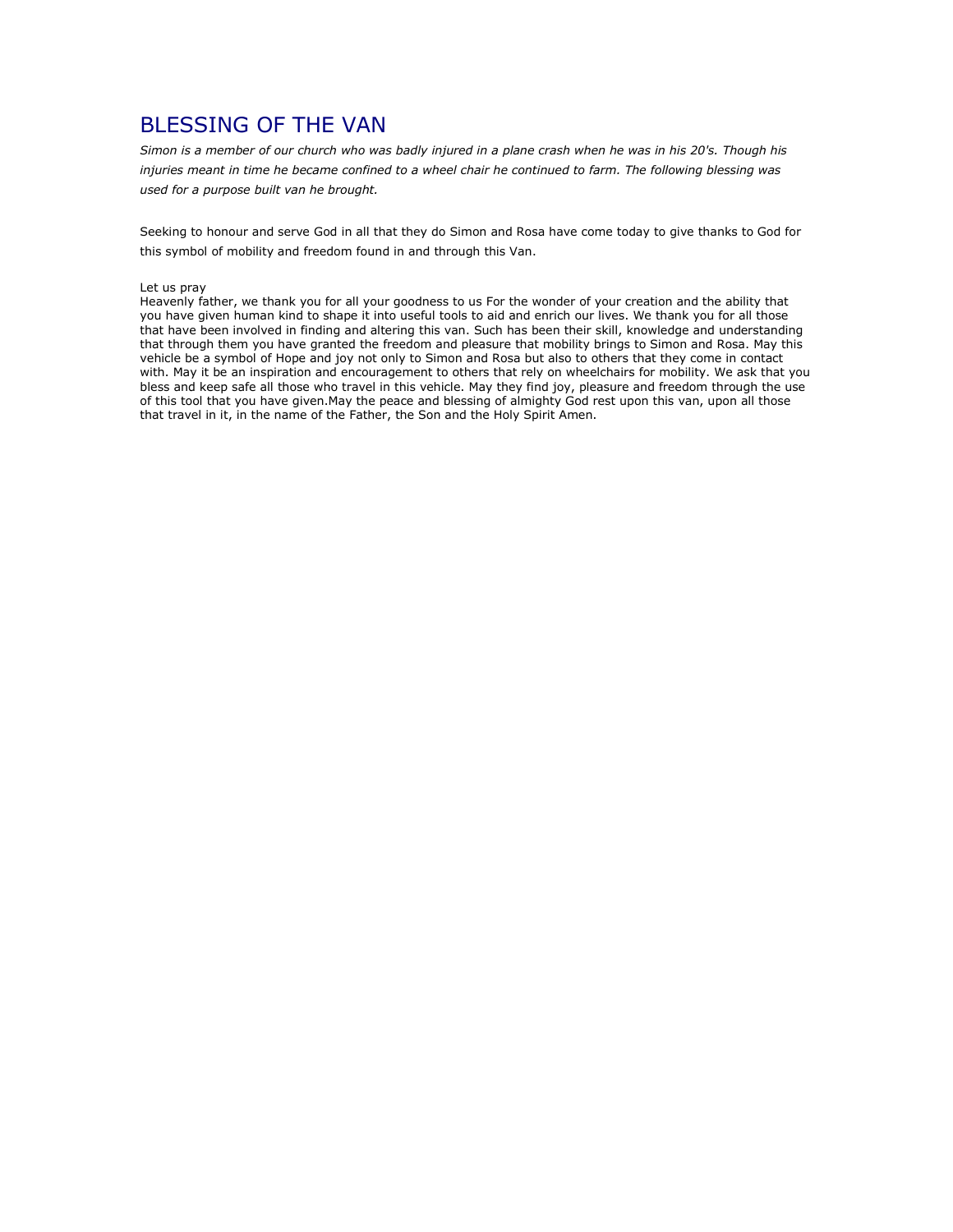# EX AWATERIAN SERVICE

This is a service we hold in Blenheim where many of the people of our district retire to. It gives an opportunity for people to gather have a small service and then share lunch and enjoy catching up with each other.

## WELCOME

On behave of the St Ninian's Church and the Awatere Christian Joint Venture welcome to this service and luncheon as we celebrate our links and friendship with the Awatere and Flaxbourne area.

## PRAYER

Lord we gather this morning in the unity of your spirit and comradery and friendship that has its roots in the Awatere and Flaxbourne. Bless us as we worship you and spend time fellowshipping together. In Jesus Name Amen

HYMN Praise to the Lord the almighty #22

## BIBLE READING

It has been a whole year since our last ex Awaterian service and it is good to be together again. Many things have been happened in the last 12 months. Some good and some not so good

With some sadness we note that there are those who were with us last year that are absent today. As we remember them we thank God for all they meant to us and the richness they brought into our lives.

We thank God also for the large turn out of friends here today

The Ex Awaterian services are for those who have a very fond place in their hearts for the Awatere and Flaxbourne . They are a time in which we come together to hear what is happening in the area and catch up and renew our friendships..

By and large the greatest impact on the district in the last 18 months has been the drought. When we meet last we were poised on the brink of drought wondering how bad it would get. The winter had been unusually dry and the Spring had come and gone very fast.

We watched and waited as the hills went from green to brown then to a shade of silvery white. We saw many Truck units of stock go out of the district and dams dry up. We wondered if this was going to be as bad as the big one of 1958 which many of you battled through.

As a people of faith the church watched, prayed and sought to support those in the district. Among the many things we did was holding a dance and organising a drought service in a paddock. The support we received from you and others in town for this service was tremendous. It meant a lot to us to know that people cared. During the service naturally we prayed for rain and wisdom of how to farm through the drought. We took from the service a small dead pine tree, some mud from a dam and some chewed tussock to put into the church until the drought broke. Little did we know then that many a visitor was to wonder over the coming months why we had not got ridden of the Christmas tree yet.

A day after the service the black clouds rolled in and as I was working in the garden I prayed to God saying yes Lord make it rain then it will prove to everyone that you are the living God. Well it did rain but as I stood there getting wet I realised God does not have to prove anything because God is God.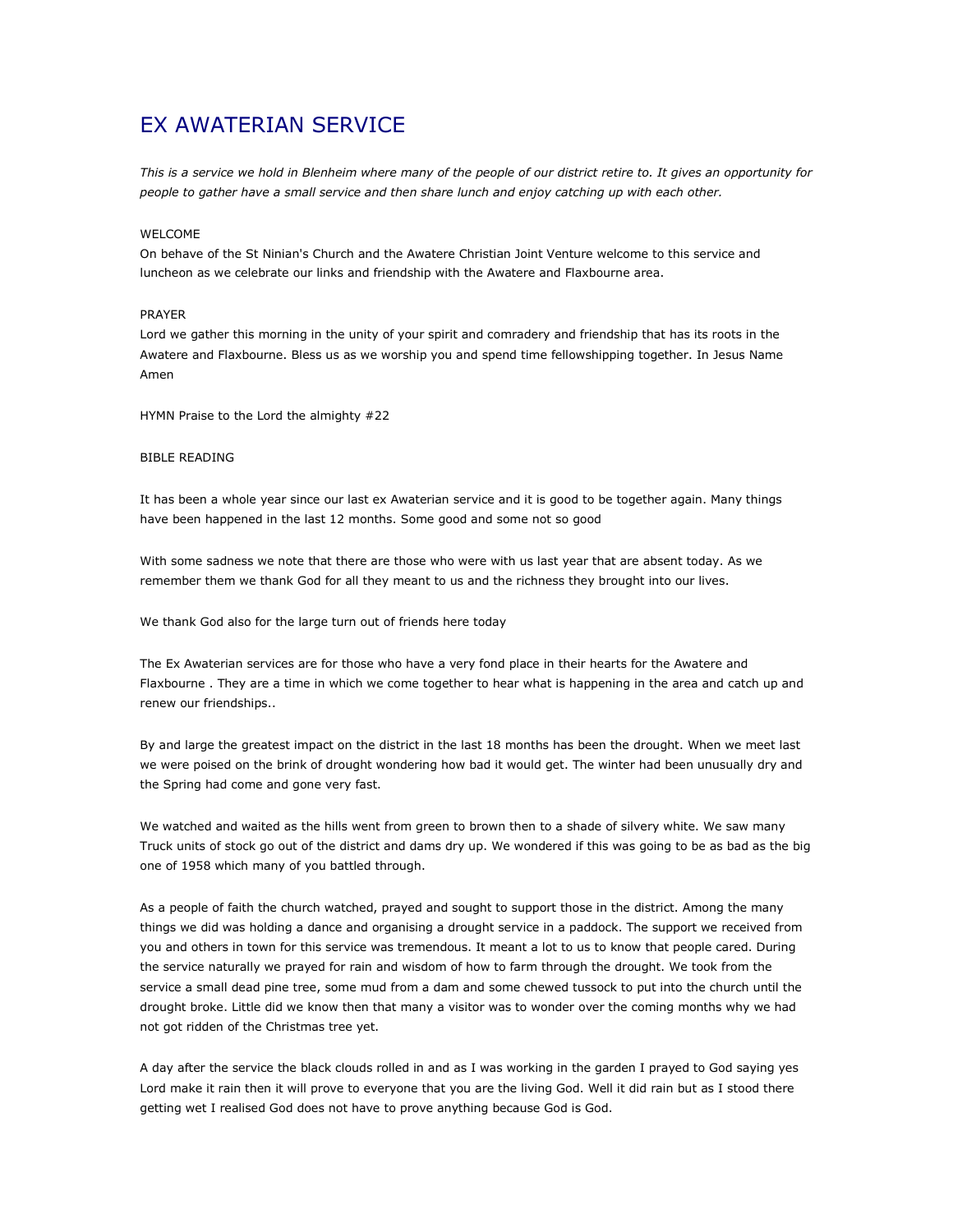As the drought got worse the Army arrived with their water tankers and the media came to town.

We watched and waited eyeing the crucial dates on the calendar and thinking it will be okay as long as we get rain before the middle of march or even the end of march. Those dates came and went and our feet became heavier because the soil temperatures where plummeting. It seemed as if the district was destined for another year of drought.

What had happened to our prayers? Had he not heard us call out in our frustration?

Yes God had given us wisdom to farm well. You only had to look around the district to see the condition of the remaining stock to see this.

But where was the rain that we prayed for?

Well it came in the first weeks of July..The paddock were we had stood for the drought service was in some places 5 foot under water. The water soaked into the parched ground. But was it to late?

No the temperatures remained mild through the winter and the grass continued to grow. So much so some farmers even had the problem of Lambs struggling in the long grass.

Since then the rain has continued to fall and if you were to drive through the Awatere today it could not look better. It is green and many a paddock is being cut for hay.

But even though the physical drought has ended we are now caught in financial drought. Brought about by the low stock numbers left and the financial strain of farming through the drought.

The drought was made easier for us because of the lessons and the work carried out by past generations like the water schemes that carried water to where it was most needed.

It was made easier by the support we received from out side the district, such as the army water tankers, the many cards, letters and the like and by those who came and stood in our soil on the paddock during the drought service.

It was tempting to think that God had forgotten us in our plight as the rain did not come in the amount that we wanted. That God does not answer prayer!

But in his timing God does answer prayer. The rain came when we had given up hope, we thought it was to late for there to be any good grass growth,

Yet when the drought broke in the middle of winter the grass grew so much that the district now looks great.

If we cry out to God he does answer our prayers, his ways and his timing are beyond human wisdom.

As we face the droughts in our lives like the financial one the farmers face in the Awatere or your own personal droughts whether it is a health issue, a family matter or some other thing, let us remember God is sovereign and can do all things, if we pray to God he will hear us and act.

It won't always be in the way we envisage but it will be in a way that only the all seeing, all knowing and all powerful God knows is right.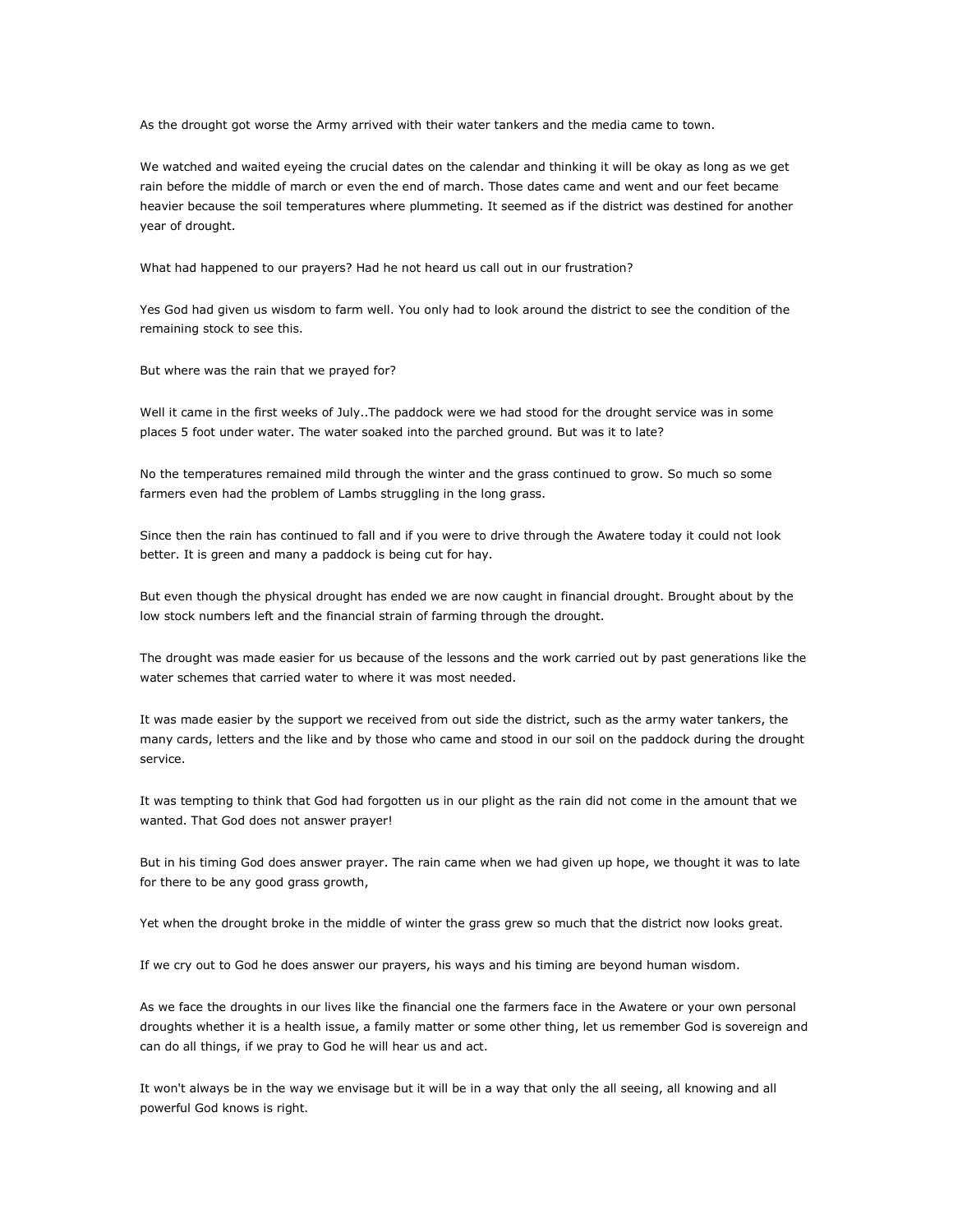## PRAYER

Living God we want to acknowledge and say thank- you for all that you have done for the district that is close to our hearts during this period of drought. We thank-you for the way that you have answered our prayers for rain, for the way that the grass continued to grow through the winter and the way the district looks so good now.

We continue to bring the people of the Awatere and Flaxbourne area to you in prayer asking that you help them through the financial drought they suffer from now.

We also think of our own personal droughts, Those trails that we are facing at the moment and ask that you break into these situations and bring a gentle rain to revive the parched soil of our lives.

We ask this in the confidence of seeing you act in our past and in the name of your son our saviour Jesus Christ Amen.

HYMN God is working purpose out

Martin Prayer for the collection

## Lets pray

We bring our gifts to you, Lord God With cheerfulness and a joyful heart. Grant that these gifts may strengthen and enable ministry in the Awatere / Flaxbourne area. We give you thanks for the ministry that we have received. Amen

## PRAYER

HYMN Now thank we all our God

## BENEDICTION

May the blessing of God almighty, father, Son and Holy Spirit be with you, and all whom you love this day and ever more. Amen

Please join us in the hall for Lunch.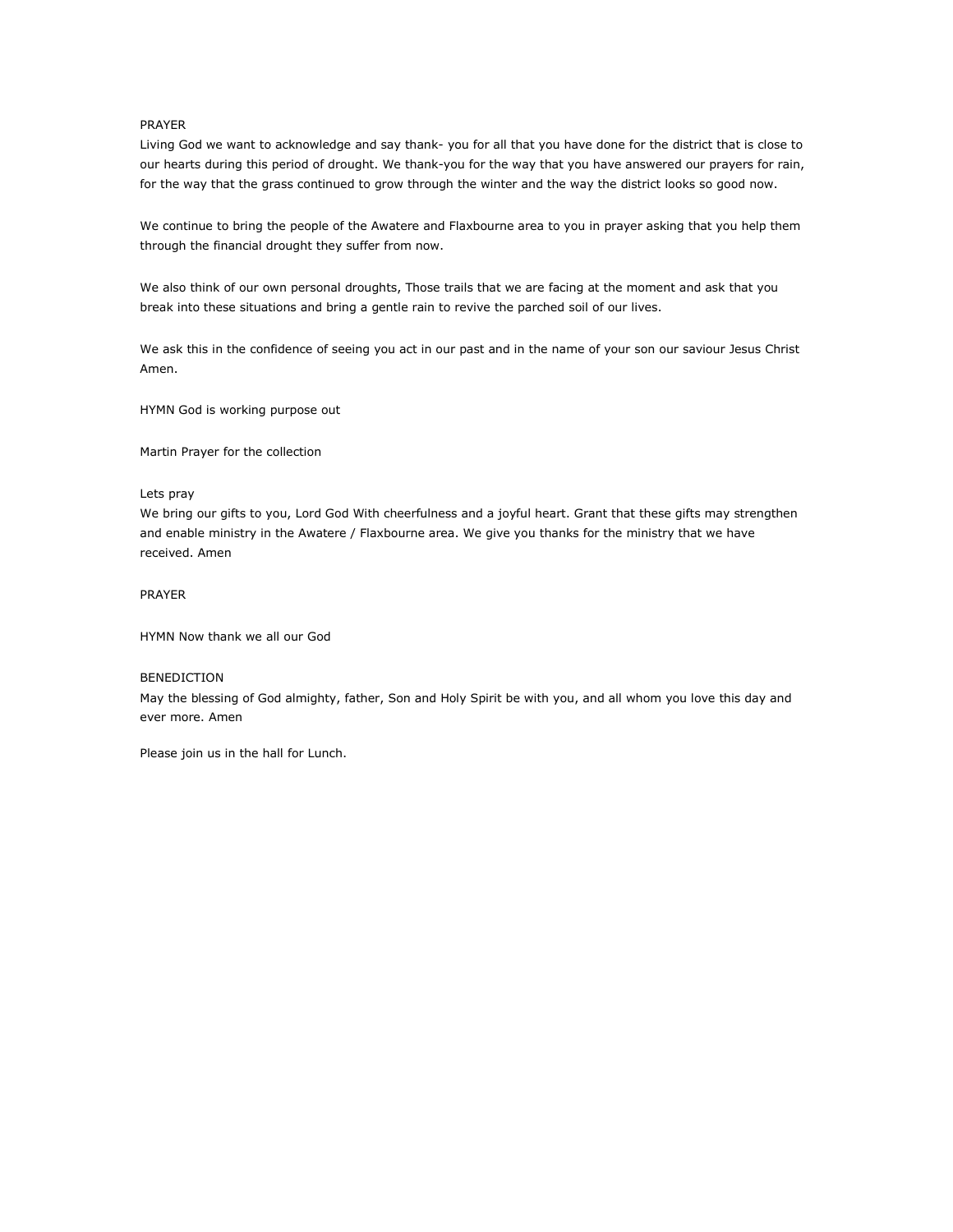## SEDDON CENTENNIAL

In 1999 Seddon celebrated 100 years since the first ballot of farm land the following is the address given in a special centenary service.

The soil I hold in my hand is the stuff that makes up the landscape we live within and love..When we look around at the vastness of the country in the Awatere, in a spiritual sense it indicates that God is all around us all the time & how in no way & in no fashion can we escape the presence of the father, Son & the HS.

Today as we gather to celebrate `100 years of Seddon we are mindful these 100 years are but a twinkling of an eye in comparison to the history that is contained in the landscape we stand on. This humbles us and reminds us it is God who gives us life and it is right to gather in worship and celebration of all that God has done for us and given us in the short space of time Seddon has been here.

The history of the church in the Awatere is long and rich. It is now over 146 years since the first clergy came with the gospel.However as with so often in NZ history, the Gospel probably preceded the clergy, as it travelled with the pioneering people & the Maori.Little has changed today, the prime, ministers of the Gospel are still ordinary people like you, as you seek to live out your Christian conviction and show the love of God to those you encounter.The first clerics who travelled through the district in 1853 & 1854 were Rev Dr Butt, Father Garin & Rev Nicholson. Over the years many clerics have followed.

As I think of them as I read the history book produced for this Centenary I am rather grateful for the many changes over the years and how I don't have to travel around the district in the horse drawn buggy as pictured.During the pioneering days of the district as it grew it was recognised that a place of worship was required, & it was the Presbyterians who were the first to secure a building. A thatched roof, loose box building at Taylors ford was acquired from the local inn keeper.

Spare a thought for those early church goers who gathered in this building, the congregation sat on rough planks supported by kerosene boxes and gin cases spread out over the clay floor. At the front the ministers table was fashioned out of a few boards on wooden boxes.

It was not until 1871 that the first purpose built church with seating for 50 people was opened.For some 20 years the Presbyterians allowed the Anglicans to meet in their building. Truly this shows the spirit of Christian cooperation that has been in the Awatere ever since.

The church has had some exiting history in which not only has God moved in mighty ways but also it's buildings.Both the Anglicans and the Presbyterians transported buildings to the new Seddon township area by traction engine from the Taylor's ford area.The Catholics where rather wise they met in the school house until the new town was mapped out before they began to build.

The Awatere churches have a rich and fascinating history which bears witness to the many people who have over the years laboured for the spread of the Gospel and in the power of the love of Christ in which they sought to demonstrate.

And so now 146 years after the first official arrival of the Gospel and 100 years after the beginning of Seddon we gather mindful of what God has done in the past and expectant of what God is going to do in our future in the Awatere.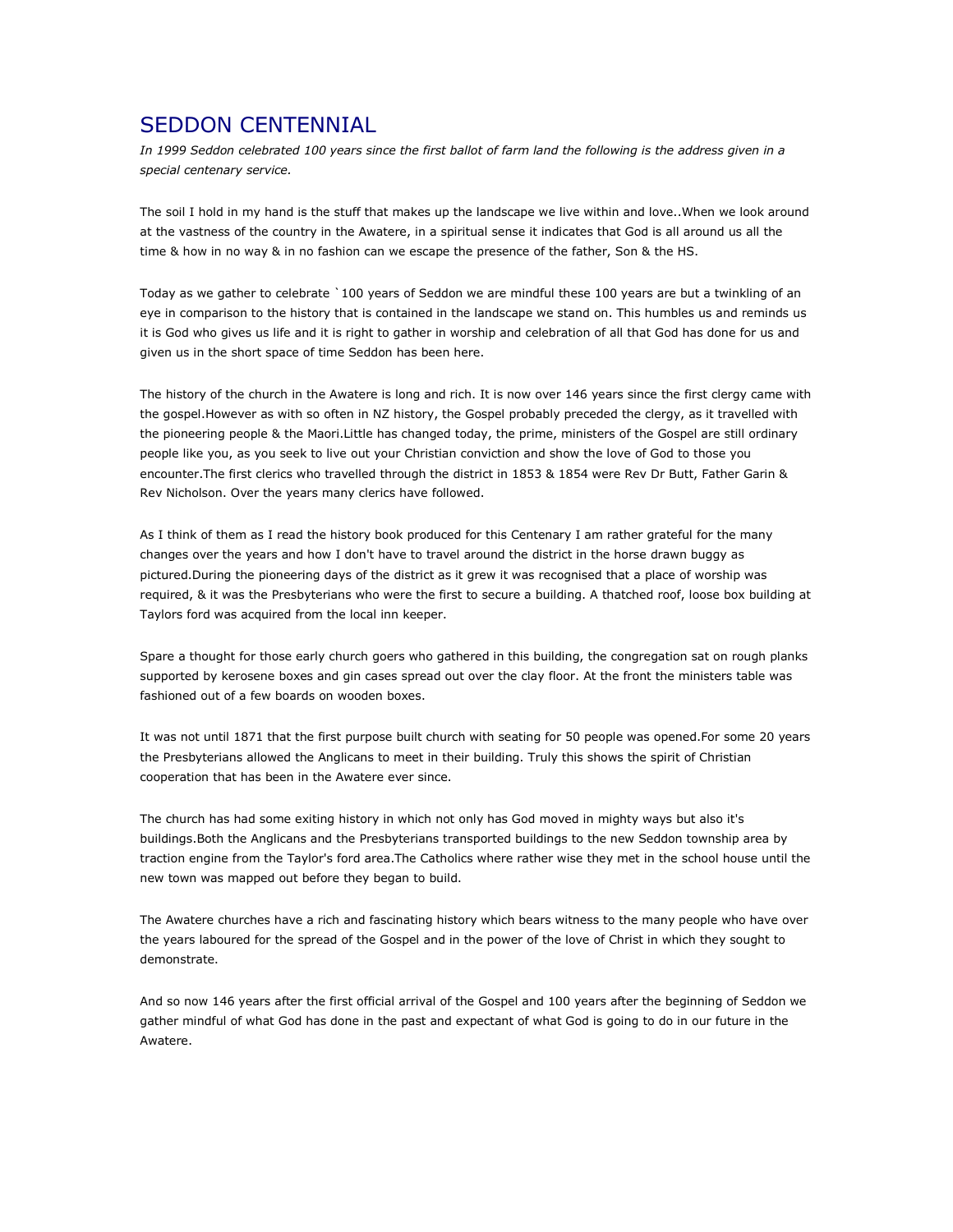As we look toward the future we must be mindful of those who we live in community with. We think of the things which bond us together. - the sad and the glad times and how these have shaped our inter-dependence on one another. .

As we gather it is good to look back and laugh and even shed some tears. Perhaps it is even a good time to question the long standing why's and take steps to mend and heal hurts.We need also to thank each other for the many ways our lives have been enriched by the gifts of love and acceptance we have received as part of this community..

No centenary is complete without looking forward where are we going in life? What are our priorities? As we think of the soil we must ask ourselves what is the very best gift or message we can leave behind us that will help those coming after us?

As we ponder that question it is good to remember where the soil comes from and look up The palmist said " I cast my eyes to the hills . Where does my help come from? My help comes from the Lord who made heaven and earth". God who created everything around us is able to be relied on at all times. Generations come and go but the Living God remains constant and true.

So as we think about these things today

## Lets pray

Eternal God we gather today as we remember and celebrate our roots, we think of those who have come before us those who are with us now and we dream of those who will come after us.

We share many experiences that have ties with this land. Of fun and laughter and the hard work that brought sweat to our brows. For these we thank-you.

As the district has grown and the pace of life has accelerated the links have been maintained by telephone and pen. And yet we are still a community

Forgive us when we think community and close relationships are a burden stifling our personal freedoms.

Strengthen our finest intentions and our richest dreams of commitment to those whom share life with.

May our community be surrounded by love and understanding that only you can bring This we ask in the name of our savour who died and rose for us your son Jesus Christ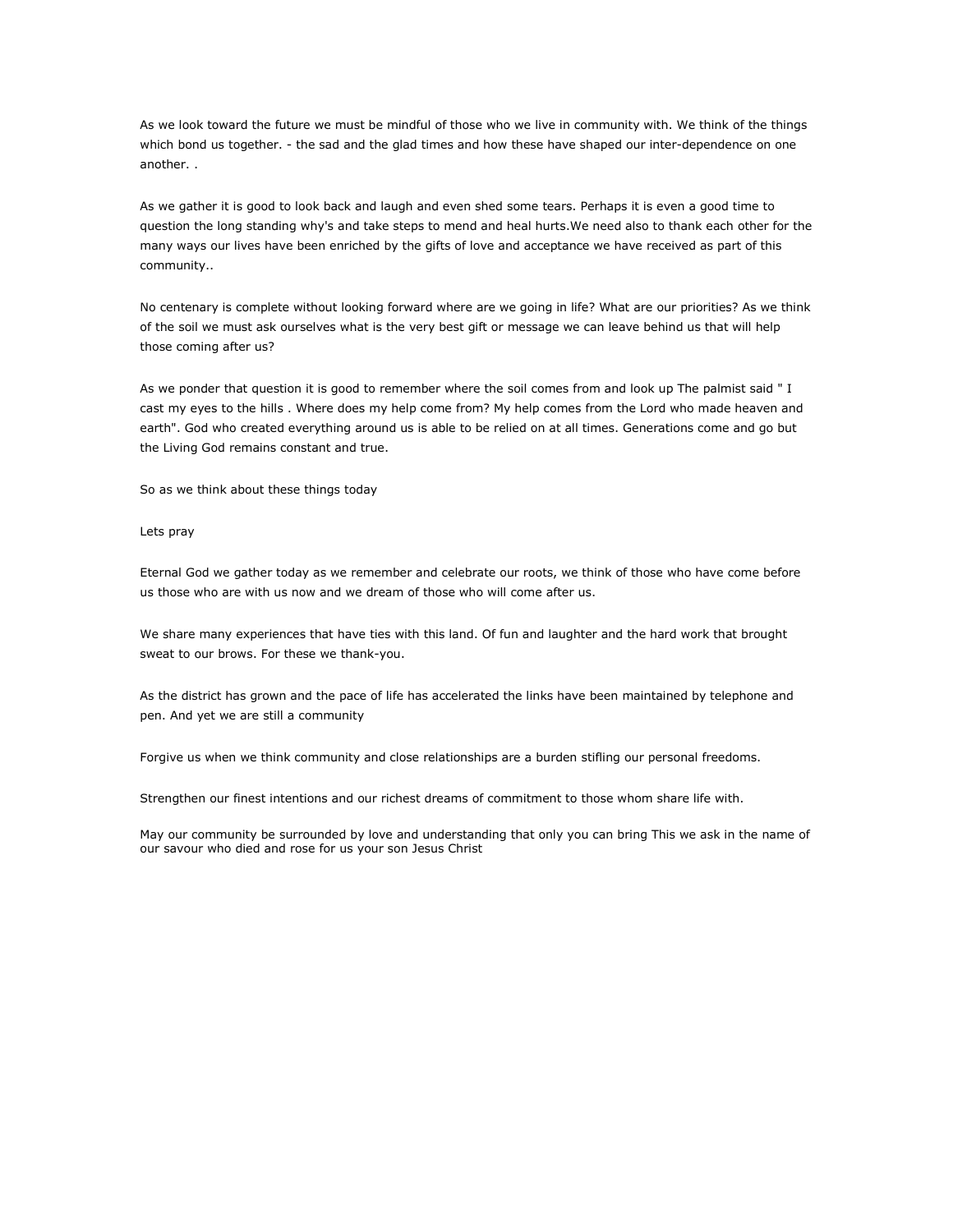# SEDDON CENTENARY SERVICE

## WELCOME/PRAYER

This weekend as we gather in celebration of the 100 years since the settlement of Seddon and of all this means to us , it is fitting that we gather this morning to worship the Living God.

In the spirit of the centenary we have included things within this service which represent different periods of church worship. Ranging from a piece taken from morning worship which comes from a prayer book written in 1662 and used by the first Anglicans in the district through to the style of the present day services.

### Let us pray.

Lord as we gather in our celebration of the 100 years of Seddon we ask that you meet with us in a fresh and new way. May our worship may be pleasing to you. Amen.

HYMN guide me oh thou great redeemer

#### An approach from the old prayer book

Rend your heart, and not your garments, and turn unto the Lord your God: for he is gracious and merciful, slow to anger, and of great kindness, and repenteth him of the evil , Joel 2, 13.

DEARLY beloved brethren, the' Scripture moveth us in sundry places: to acknowledge -and confess our manifold . sins and wickedness and that we should not dissemble nor cloke them before the face. of Almighty God our heavenly Father; but confess them with an humble Iowley penitent and obedient heart; to the end that we may obtain forgiveness of the same, by his infinite goodness and mercy. . And although we ought at all times humbly to acknowledge our sins before ; yet ought we most chiefly so to do, when we assemble and meet together to render thanks for the great benefits that. we have .received at his hands, to set forth his most worthy praise, to hear his most holy Word, and to ask those things which we requisite and necessary, as -well for the body as the soul. Wherefore I pray and beseech you, as many as are here present to accompany me with a pure heart, and humble voice, unto the throne of the heavenly grace.

In every history there are things that we are very proud of and even some things that we are not. And therefore it is only right when we approach our Holy God that we ask for forgiveness for the things we have done that we are not proud of.

Confession Priest My brothers and sisters in Christ, As the people of God in this part of the world we can say that we have not always been faithful and loving in the sight of God and in the sight of each other. We call to mind our sins and ask forgiveness, healing and strength.

#### On sheet

Priest Lord Jesus, you came to reconcile us to one another and to the Father: lord have mercy.

#### People Lord have mercy

Priest: Lord Jesus, you heal the wounds of sin and division. Christ, have mercy.

People Christ have mercy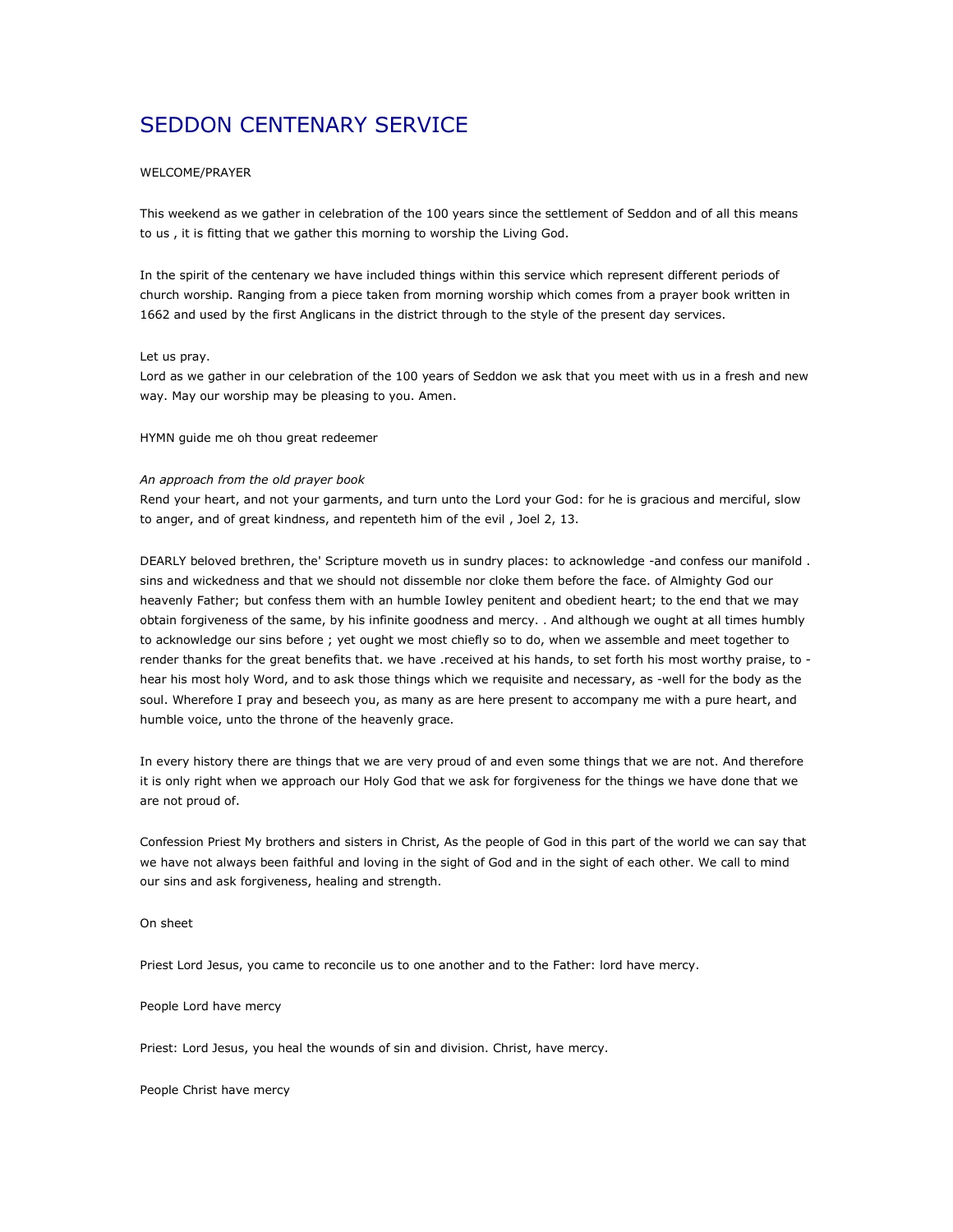Priest: Lord Jesus, you are the good Shepherd leading us to everlasting life. Lord have mercy.

People: Lord have mercy

Priest Know that God has the power and the dominion over everything. There is nothing more powerful. Let us forgive ourselves and others. Know that through Jesus Christ we are washed clean.

READING / Psalm Ps 8

CHILDREN'S TALK

GOSPEL reading Matt 22:34 - 40

MESSAGE

HYMN Affirmation of faith using "From heaven you came"

## PRAYERS

Let us pray God of the wide open spaces, of the hills and trees and plains, you also build us in community. Bless all who touch our lives, where we work and where we socialise: at playcentre and school, at Federated Farmers' and Young Farmers' meetings, at Women's Division, Women's institute and Red Cross, at local stock sale days.

We pray for all whose work interconnects with ours: the local vets, and rural delivery mailman, the stock and station agents, local publicans, local and regional government representatives, and also the living pioneers of our area who bring the past vividly alive that we may look in hope to the future.

We give you thanks for all the riches that you have given us in the community. We thank-you for the foresight of those that have gone before us and ask that you help us as we strive to look after this land and build our community.

Let us pray together the Lords own prayer. Our Father which art in heaven,....

Announce the collection and the final hymn

HYMN Lord the light of your love is shining

DISMISSAL AND BLESSING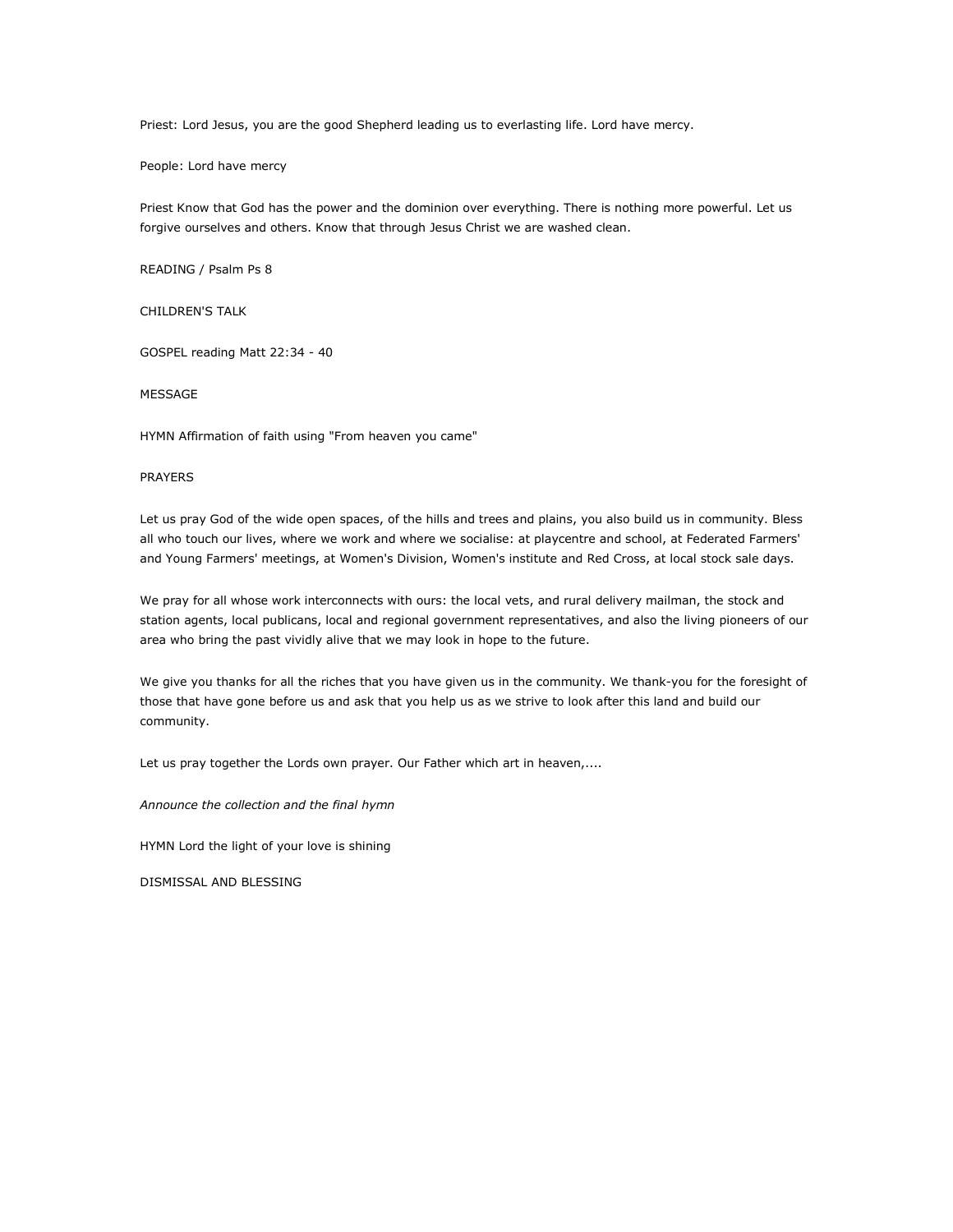# SOMETHING FOR A FAMILY REUNION

I'm what you might call a new person on the block having only been here for three years. But in that short time I have observed the influence the Marfells have had and still have on the district. The minute books of community organisations such as the Red Cross, the school and the church are filled with the surname Marfell.

This of course is not the first reunion the Marfells have had. Reunions are a time in which we look back with pride and remember the achievements and contributions of our fore bears. They are times when we look around at our wider family and appreciate what bonds us together. And they are times when we are challenged to look ahead and ask ourselves what legacy we will leave behind for future generations.

I want to briefly touch on these aspects.

## FAMILY REUNIONS ARE A GOOD TIME TO LOOK BACK.

Proverbs 29:18 in the bible says "where there is no vision the people perish. At this time when Seddon is reminded of it's roots we realize that if it was not for the people of vision this strong and stable community would not have developed. So today we look back and thank God for placing the Marfell family in our community , for their faithfulness to him and for the vision they had for building a better future for the generations to follow.

### FAMILY REUNIONS ARE A GREAT TIME TO LOOK AROUND.

As we are surrounded by family members and remind ourselves of what bonds us together. - the sad and the glad times. It is good to look back and laugh and even shed some tears. Sometimes these are a good time to question a long standing why and to maybe heal a long standing hurt. It is a good time to thank each other for what they mean to us and the gifts of love and acceptance we receive.

## FAMILY REUNIONS ARE A GOOD TIME TO LOOK FORWARD

where are we going in life? What are our priorities? What is the very best gift or message we could leave behind us that would help those coming after?

## Lastly FAMILY REUNIONS ARE A GOOD TIME TO LOOK UP

The palmist said " I cast my eyes to the hills . Where does my help come from? My help comes from the Lord who made heaven and earth". God who created everything around us is able to be relied on at all times. Generations come and go but the Living God remains constant and true.

#### PRAYER

Eternal God we gather today as we remember and celebrate our roots we think of those that have come before us those who are with us now and we dream of those that will come after us. We share many experiences that have ties with this land. Of fun and laughter and the hard work that brought sweat to our brows. For these we thank-you. As the family has got larger the links have been maintained by telephone and pen. And yet we are still family. Forgive us when we think families and close relationships are a burden stifling our personal freedoms. Strengthen our finest intentions and our richest dreams of commitment to those that we love.May our families be surrounded by love and understanding that only you can bring. This we ask in the name of our savour who died and rose for us on Easter your son Jesus Christ Amen.

FINISH WITH A BIBLE READING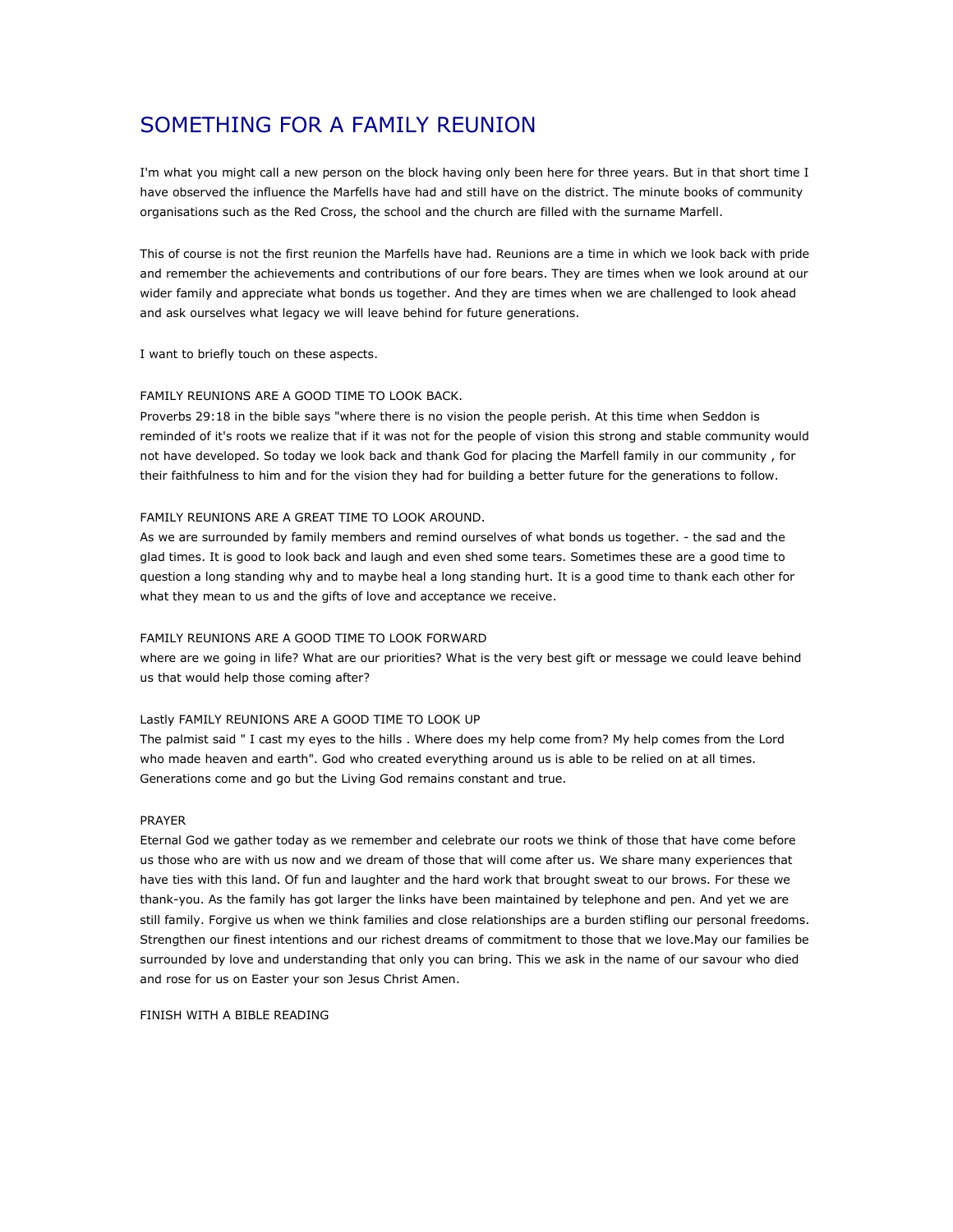## TRACTORS AND SPRING

A service that was put together based around Bill Bennett's "Listen to the Shepherd Whakarongo Ki Te Kupu", 1997 Printed by Swift Print, 23 Taonui St, Palmerston North, New Zealand.

THE GATHERING OF THE PEOPLE Welcome Theme Tractors and spring Prayer Song Come on and celebrate Down the mountain

On OHP Minister:The God of creation is here. People:The Lord of the earth blesses us. Minister let the earth bring forth her increase. People : Praise to our God who brings us together.

Sentence: As long as the earth endures, seed time and harvest, cold and heat, summer and winter, day and night, shall not cease. (Gen. 8: 22)

### Bidding Prayer (Confession)

We remember both the promise and the curse placed on the shoulders of humanity regarding the nurture of the earth; of God's promise at Eden, of how humankind defied the divine order, and God declared that the filling of the earth would be hard and wearisome. We see the power of tractor and plough transforming the landscape, that the land may produce its plenty. We also know that greed and misuse can create wildernesses and infertility. We pray that all modern farm machinery now in use in our district, will help sustain the earth's riches and provide for future generations. Amen

As we have acknowledged our need for Gods forgiveness and guidance we hear a sound coming from the mountains.

Song I hear a sound coming from the mountain

THE MINISTRY OF THE WORD Psalm 8 A New Testament Reading Luke 8: 4-8

## ADDRESS

Jesus told that story that we have just read and Luke wrote it down so that it would not be forgotten. Jesus said "a farmer went out to sow his seed" I wonder what sort of seed he sowed? I've got some seeds here. I wonder if you can tell me what sort they are? (Show an assortment of seeds) These seeds don't look very alive do they? In fact they look rather dead. But if we put them in the dark soil and let the sun warm the soil and the rain water the soil, one day we would see tiny green shoots coming through the soil. And do you know what we would see if we dug the little seed out of the ground with a trowel? We would see that in the darkness, the warmth and the dampness the seed had developed roots, before it developed shoots. So the seeds that looked dead came to life. When Jesus died and was buried in the tomb the people were sad because they thought he was dead forever. But God brought him back to life again and everyone was happy. Jesus was not dead he was alive. Were happy too because Jesus is alive for us too. We can't see him but his spirit is at work bringing new life into sad peoples hearts and lives. Spring time is a good time to think about Jesus coming alive and bringing new life as we see signs of new life all around us. Farmers all around the district are using their tractors at present to get the ground ready for planting of their seeds this spring which will remind them of new life. Here we have some little "Barley Boys" for you to take home. Inside their heads are barley seeds. If you sit them in the top of a jar their tail dangling in the water and if you dampen the head and put it on the window sill in the sun your little barley boy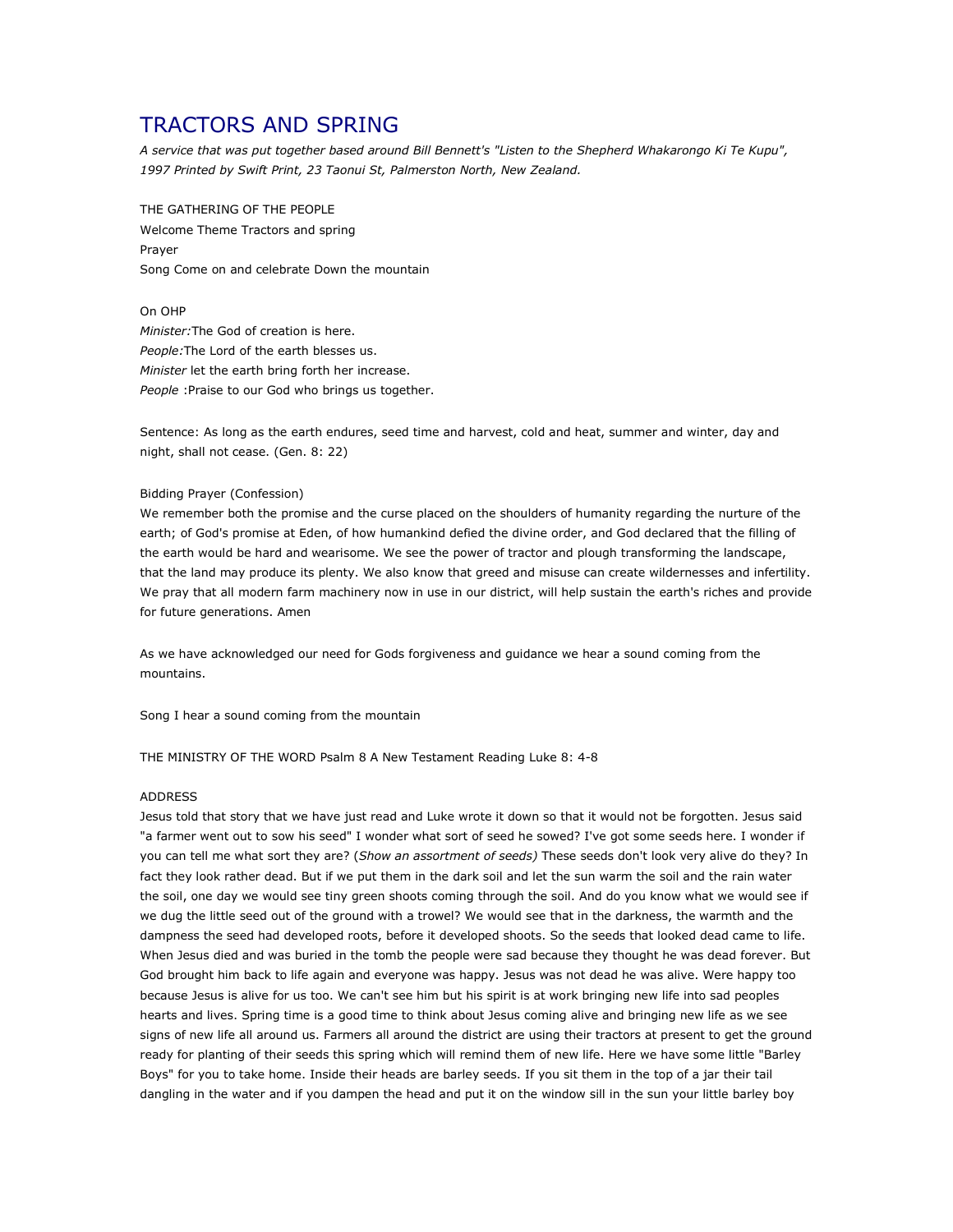will grow hair as the seeds come to life and send down roots into the water and shoots up to the light. It will help you to remember that Jesus brings new life. He is not dead but he is alive. Song From the rising of the sun to the going down Question What do we use on the farm to prepare for spring? The Tractor Ask the children to display their tractors, Big ones little ones..... Each Tractor is made and engineered for different tasks, some have front end loaders, some have trays on the back etc. The tractor has meant a lot of time saving and back breaking toil to the farmers. Isn't it good that God has given us brains that have helped us develop and make tractors. Lets give God thanks with a prayer about a tractor.

#### Lets pray.

God of all technology we give you thanks for the farm tractor, that modern symbol of our dominion over the earth. How versatile it is, how much we take it for granted. We plough the land, disc and harrow, dig, bulldoze, excavate. pull, saw timber, and harvest with it. We can build up and destroy with it, for it is an extension of all our possibilities to create and to subjugate. Help us use it wisely and safely. Thank you for this work-saver. Amen

Isn't God great the way he has given us clever people with minds and hands that could make tractors to help plant and sow the crops. And it's all because...

## Song He's got the whole world in his hands

God has indeed got the world in his hands, this is shown by the way that he has given us creation to enjoy, He has given us our brains and our hands so we can create things like the tractor and subdue and use creation for good. We see this happening in our district as the soil begins to warm with the suns rays and the farmers are beginning to til the land for the seeds to be planted for Crops. We can begin to know Gods love and care as we work with Gods creation. It is a love that God wants everyone to know about.

#### Song Father God I wonder .I the Lord of sea and sky

One way we can show Gods love for people is to pray for them asking that God will bless them as they live and work. Lets us pray together using the OHP.

## BLESSING OF TRACTOR AND PLOUGH

Farmer(s): We ask that, with the season of soil preparation and planting underway, you declare God's blessing upon this work, of which this tractor and plough are symbols.

Minister or Priest : God of the earth and sky, who guides the seasons through their cycle, give stamina to those whose days will be spent sitting on the tractor, in cool wind or dusty heat. Let the furrowed, fumed earth become a fertile seedbed for planting, and produce a rich and full harvest. Blessing of Tractor and Plough God speed the tractor and plough! May the blessing of God Almighty, Father, Son and Holy Spirit, be upon you, and all who plough these paddocks. Amen.

#### PRAYERS OF THE PEOPLE

The earth is the Lord's and all that is in it. The world, and those who dwell there. The breaking of the soil and the furrowed trails of the ploughed earth, the roar of the tractor's engine and the sharpness of the spring wind: Declare your presence, O God. We skill of the plougher, with steady eye and hand, and the curiosity of the birds that follow after: Awaken our sense of wonder and responsibility. The days of discing, rolling and harrowing, with a constant eye on the weather, till the earth is ready for sowing; Reveal creation's patience and readiness to provide. The Creator who supplies seed to the sower and bread for food will supply and multiply your seed for sowing and increase the harvest of your righteousness. Thanks be to God.

#### Lord's Prayer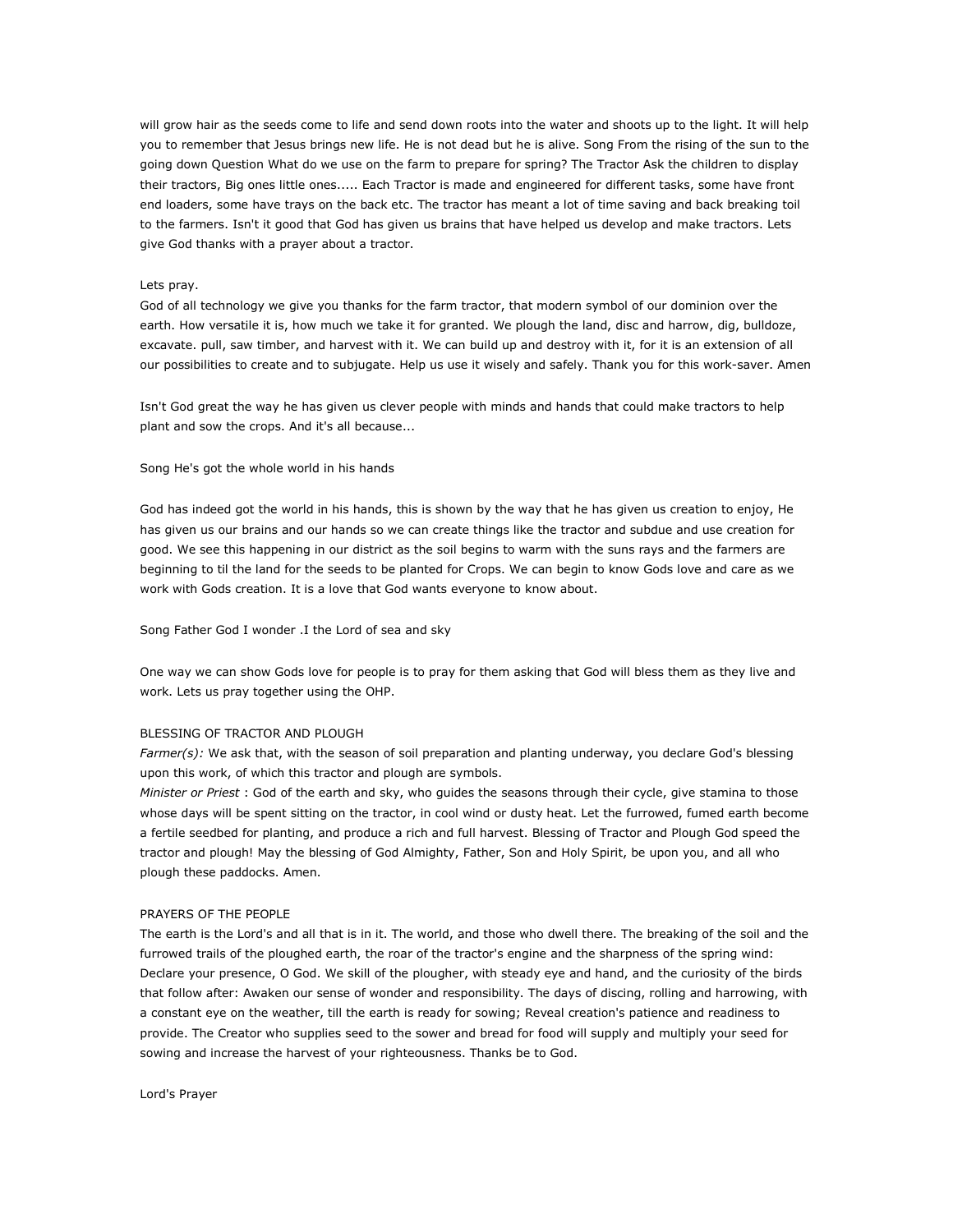Song We plough the fields and scatter.

Blessing May the High God shield us all the day long. May we dwell under his protection today and forever. Amen.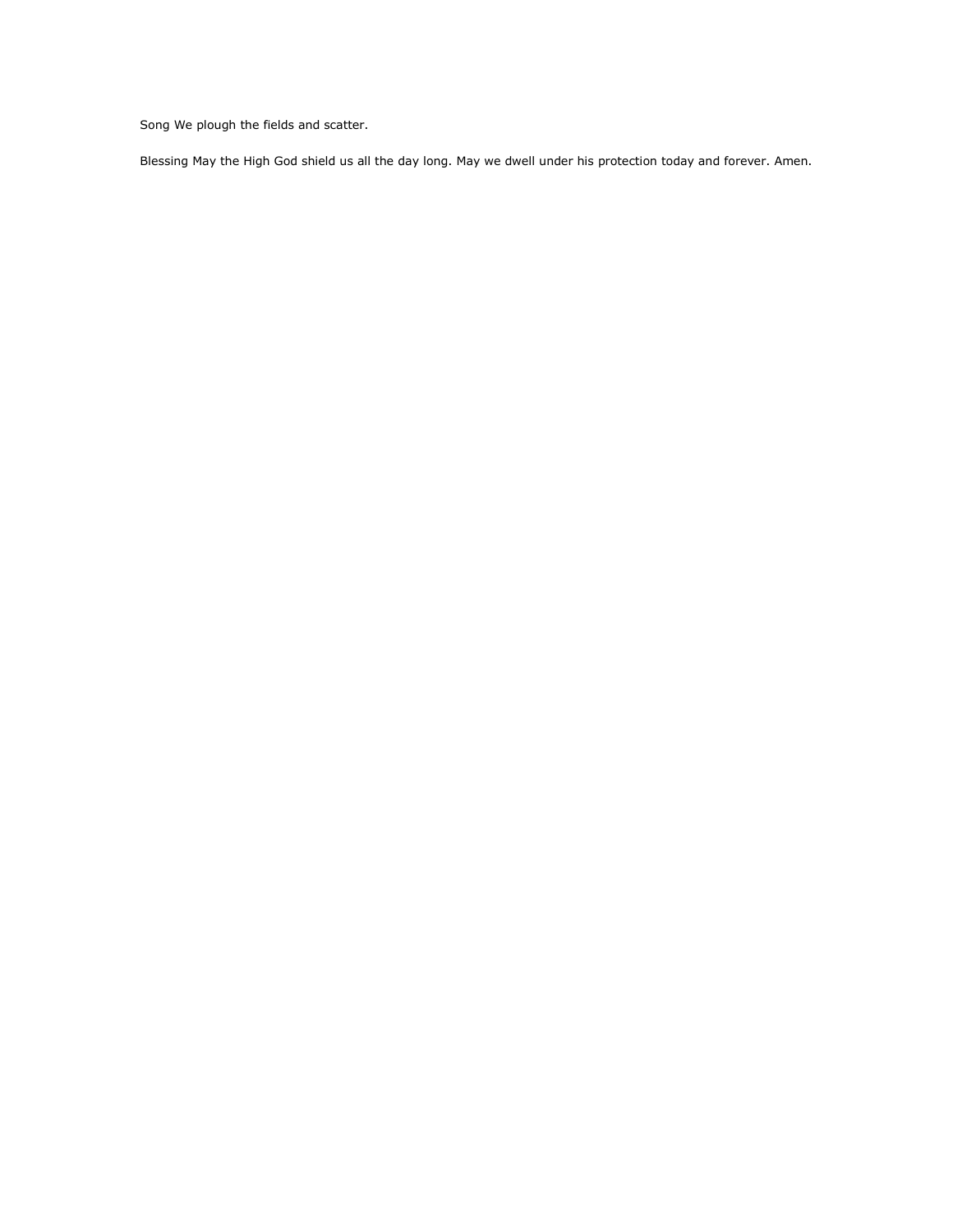## WHAT'S IN YOUR PACK?

A service for a Cub Scout Parade at Church.

Wonder in complaining loudly about heavy pack, and the way it is digging in.

Welcome people (Cub pack)

Pray

Songs My life is in Lord Put on the Garment of Praise

Everyone knows that when you go on a trip the first thing you need to do is pack your bag. Bags come in many different shapes and sizes. When you have to walk one of the best bags to use is a pack. Because with a pack you can place it on your back while your walking.But oh this pack is not so comfortable. It's very heavy and it has things that are sticking into me.Lets see what's in here

Cans of baked beans, Large bottle of ice cream topping

Are these the things that I should be taking on a tramp? What do you think? (Wait for answers)

Have you ever thought about the way that we not only pack our bags to go on trips but we also pack our lives with all sorts of things for the journey of life. Some things that are helpful and other things are like the things we pulled out of our pack and they are not so helpful..

A helpful thing we could pack in our life might be the idea that we can be a helper not only to our family but also others that are in need. Like the person in the class that does not know how to do something.

An example of something that is not so helpful or can hinder, our enjoyment and others might be a competitive spirit that means we have to always be first no matter what. This can cause anguish and hurt to others.

Can you think of things that are in your pack , your life that are not so helpful, things that hurt others, or can destroy the resources of the earth?

Jesus promises to forgive all who are sorry for their wrongs. So lets pray. OHP

Dear God, we often do wrong things that hurt other people and hurt ourselves. Remind us of those things now by speaking into our hearts.. Pause

We are sorry God please forgive us. Help us to tell those we have hurt that we are sorry too, and help us by your Spirit to grow everyday more like Jesus Amen.

There is much to learn in this life. No one comes into this life an expert and this means that as we grow up there is a lot of learning we need to do. The people we learn the most from is our parents but we do learn from other people as well.

Who do you think we could ask for help in packing a pack like this one?

Accept answers -- Akelha, other scouts extra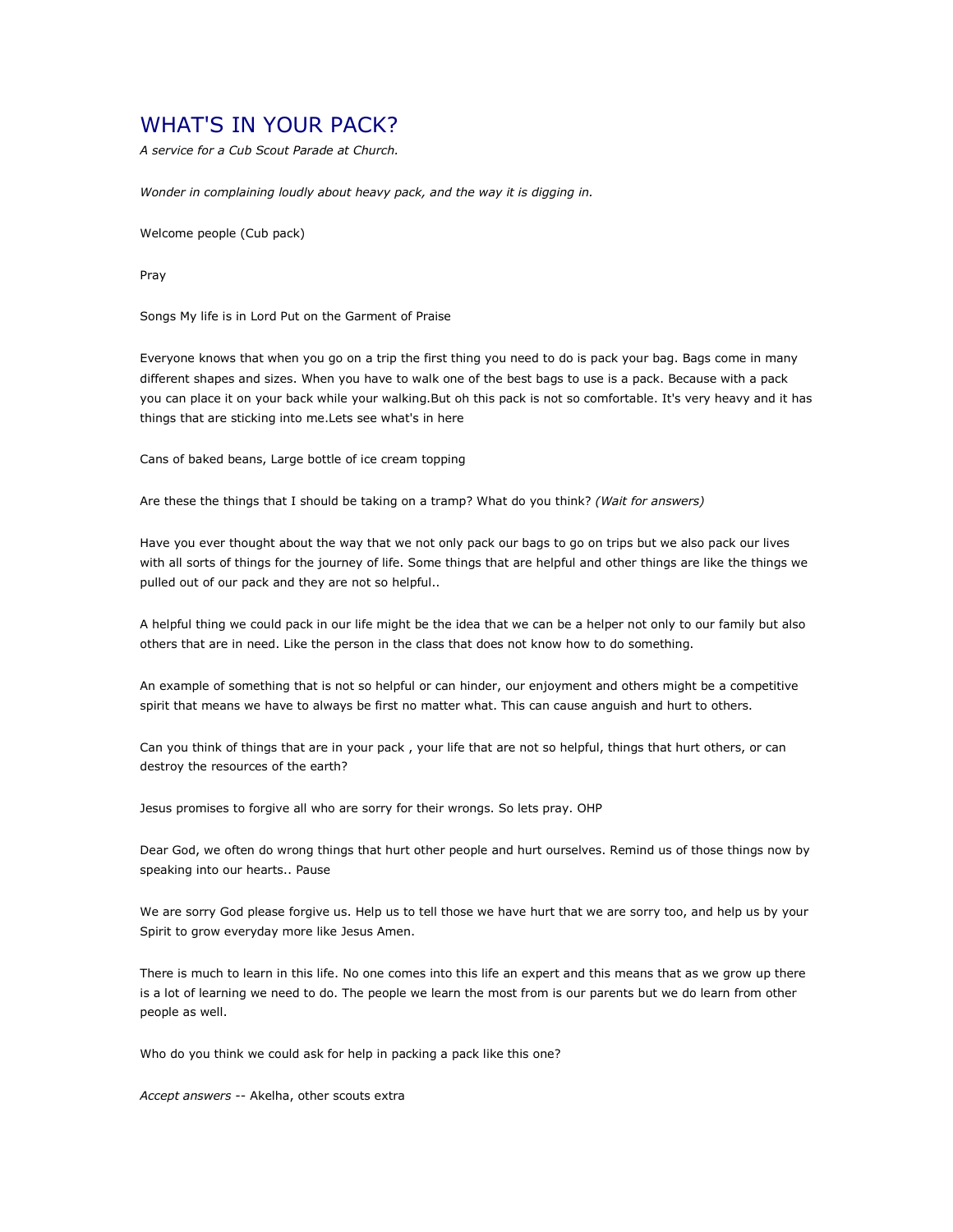We need help also in learning what to pack into our life packs. We can learn what is good to pack into our life from our parents, from the church and most importantly by having a friendship with Jesus and reading our bibles.

Were going to sing some songs now that focus on our need to make room in our lives for Jesus. Because as we make room for Jesus in our lives, Jesus can begin to show us what is important and what is not important for our lives.

Songs Turn your eyes upon Jesus. Chorus only

Seek ye first the kingdom of God.

As we look to Jesus he will lead us into a life that is characterised by Joy, Peace and Love. So lets ask him to give us these things.

Song Give me Joy in my heart

Readings Philippians 4:4-8, Luke 10:25 - 28

When I was much younger I was a cub and it was in the scouting movement that I learnt how to pack a pack when I went tramping.

I was told how weight was all important because what ever I put in my pack I was the one that was going to carry it.It was explained to me that there are 5 basic things that go into a tramping pack OHP

Food , Clothing, Shelter, Cooking gear, Hygiene requirements

Each of these things are important and must be balanced in relation to the type of trip you are going on. You would pack differently for a 7 day tramp in a national pack to a weekend camp on the back of the farm.

For the purpose of this exercise lets think about packing for a long trip.

## FOOD

Tinned food is out of the question because it is to heavy to carry. Some people like to take lots of sweets, chocolate and biscuits but you need to have something more substansial. I like to take de-hydrated food either brought from the shops or prepared at home because it is light and I can plan some rather yummy dinners using dehy.

Most food doesn't taste that good until it's cooked. I normally carry a white spirits cooker. This is small and easily used. It provides heat and used correctly there is little chance of setting the bush alight.

In life the sort of food we can pack is varied. We can pack our self with a diet of TV, comics etc but this is the equivalent of junk food. A little is fine but to much is rather harmful.

We need a more balanced diet to grow in a healthy way. Jesus says that he is the bread of life and the way we eat of him is to read our bible and chew on it's message. Seeking to understand and apply it to our life, if you like cooking it and eating it.

#### SHELTER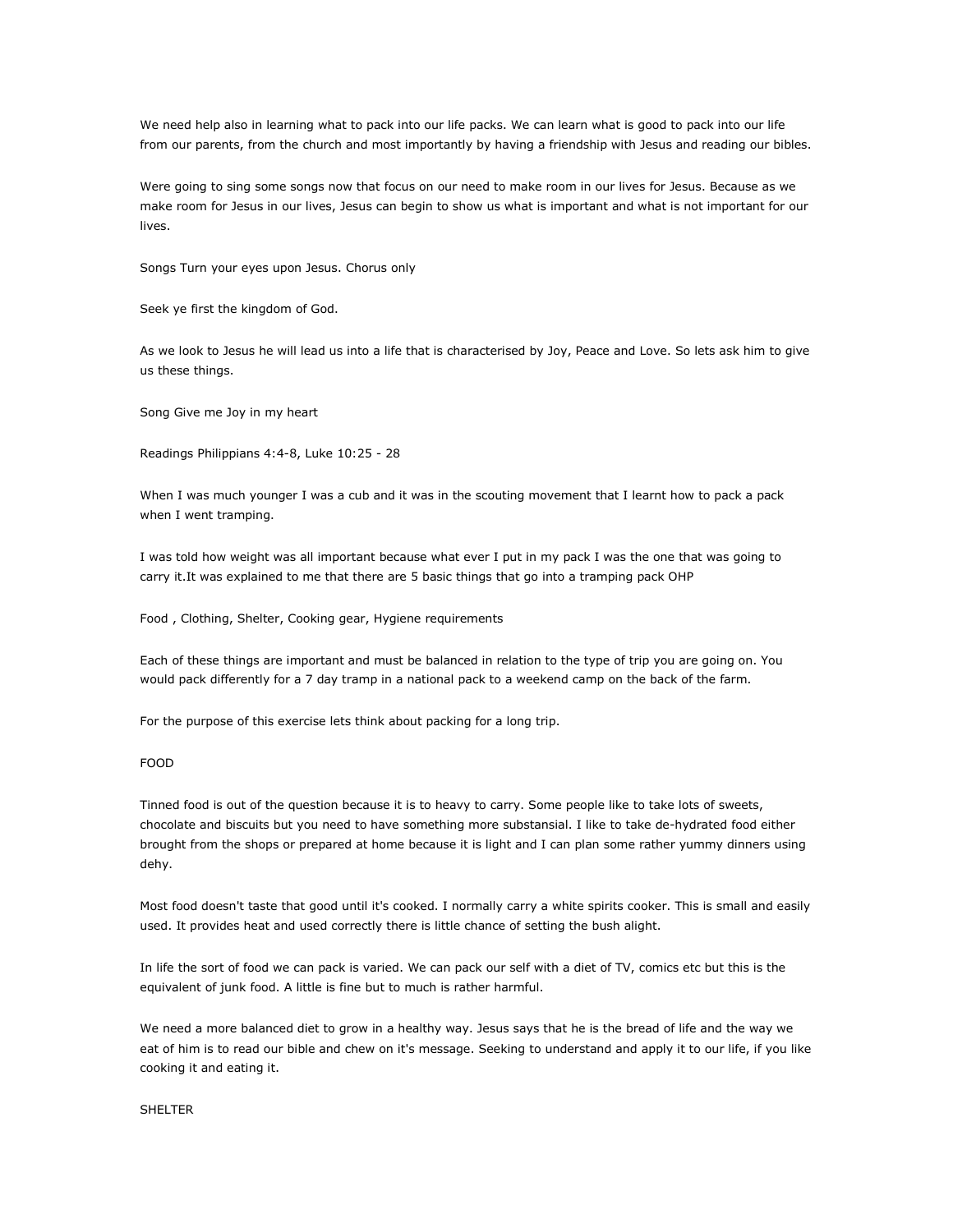Shelter is very important when you go tramping because you can never grantee the weather or that you will get to where you are going. I have been places where we thought we were going to stay in huts but because of the weather the rivers came up and we were not able to get to the huts. That's why almost always I carry a tent.

A tent or a hut provides a warm dry safe environment to live and rest, so we can recharge our batteries again to tramp the next day.

In our life the church can be a place of shelter. A place that we can come and be sheltered from the coolness and the harshness of life, A safe place in which we can be built up ready for what lies ahead.

#### CLOTHING

The clothes we pack are important. Many look at the weather and then pack clothes that suit what they can see. So if it is sunny they pack shorts and tee shirts. Forgetting to pack warm things just in case it gets cold. When ever I pack I always take what I call my storm gear, Raincoat, over trousers, mittens, hat, jacket as well as my shorts and tee shirt, my sun screen and hat. That way if the weather gets bad I will not get cold and possibly even exposure.

Recently I tramped up mount Tapu. We started in the morning, the sky was clear and blue, it was going to be a fine day. A day made for wearing tee shirt and shorts and yet by the time we got to the top the weather got so bad that I had my mittens, jacket, over trousers, rain coat and hat on because it was so cold it began to snow. One member of our party was even worried that she would get frost bitten on her nose.

In the bible in Ephesians Chapter 6:13-18 it tells us what clothing we require if we are to pack our life according to Jesus.

Be prepared. You're up against far more than you can handle on your own. Take all the help you can get, every weapon God has issued, so that when it's all over but the shouting you'll still be on your feet- Truth, righteousness, peace, faith, and salvation are more than words. Learn how to apply them. You'll need them through - out your life. God's word is an indispensable weapon. In the same way prayer is essential in this ongoing warfare. Pray hard and long. Pray for your brothers and sisters.

#### HYGIENE

The last thing in the pack is the things that are there for hygiene, things like soap, towel, tooth paste & brush, . I often take a chux cloth instead of a full size towel because it is just as effective and it is lighter and smaller. I even have a friend that cuts of the handle of their tooth brush to save weight but I think that's going a bit to far..

When we are thinking of packing for life hygiene is the confession to God of the wrong things we do in our life and the asking of God to help us live more closely to Gods ways.

Gods way is summed up in the 10 commandments and to help us remember what these are lets do the 10 commandment rap.

Song 10 commandment Rap

There are many things that we can pack into our packs our tramping packs and our life packs. As we are all born without experience we need to learn from others how to pack. We can learn how to pack a tramping pack by asking akela or an adult that has done some tramping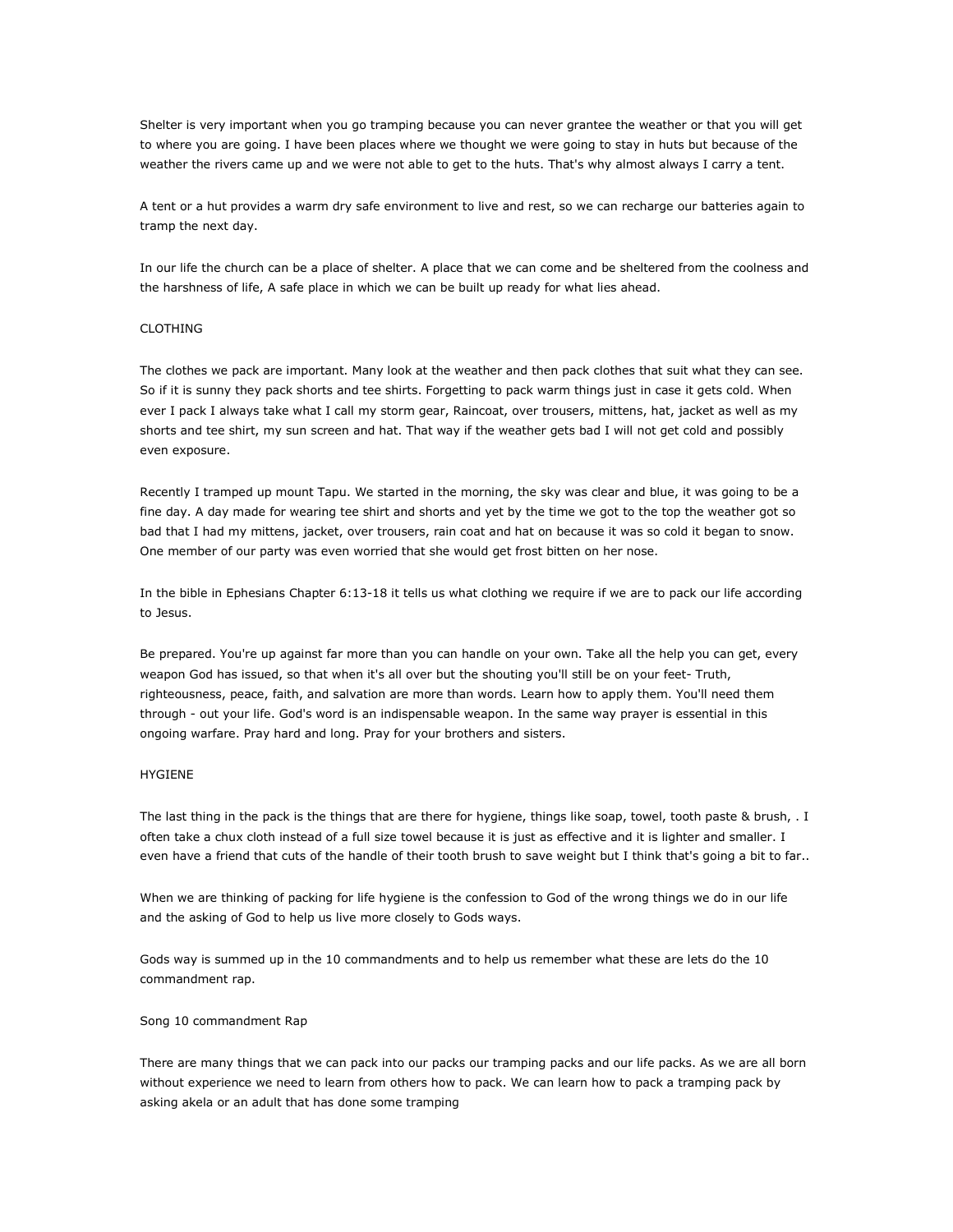In life we can learn from Jesus and Gods bible what is good to pack into our lives.

Our parents, our bible in Schools teachers, our church can all help us to understand the way we can apply the things we read and learn from Jesus.

Lets pray.

Living God We thank-you for the beauty of the Islands that you have given us in New Zealand. The bush, the mountains and the sea that we can explore. Help us to always be mindful of what we pack & guard us from harm.We ask that you show us the good things we can pack into our lives Truth, righteousness, peace, faith, and salvation. Help us to use these in our life so that we and others might know and understand the life that they bring. Amen

Lets stand and sing

Song Oh where are you going.

Where going to spend some time praying for ourselves, for our country and for those that are less fortunate than ourselves As we do there will be times when I will pause so that you can contribute either in silence our allowed with your own prayers.

Let us pray

Blessed are you eternal God, to be praised and glorified for ever. Heavenly Father, hear us as we pray for the Church. (Pause)

May we the church all be one that the world may believe. Grant that every member of the Church may truly and humbly serve you, packing their life packs in such a way that the life of Christ may be revealed in us.

We pray for all those that we know that are finding life difficult Those who are sick, grieving or in trouble (Pause)

Have compassion on those who suffer from sickness, grief or trouble. Help us to show your love to these people. In your presence may they find strength. Look with your kindness on our homes and families. (Pause)

Grant that your love may grow in our hearts. Make us alive to the needs of our community and help us to share one another's joys and burdens. (Pause)

Inspire and lead those who hold authority in the nations of the world. Guide us and all people in the way of justice and peace. Strengthen all who minister in Christ's name. Give us courage to proclaim your Gospel.

We pray in silence for our own needs ...

Living God as we tramp through life help us to be mindful of you. To always seek to pack our lives in a way that is honouring to you and brings life no only to ourselves but also to others.

We bring our prayers together by praying the Lord's own prayer.

Our Father in heaven,....